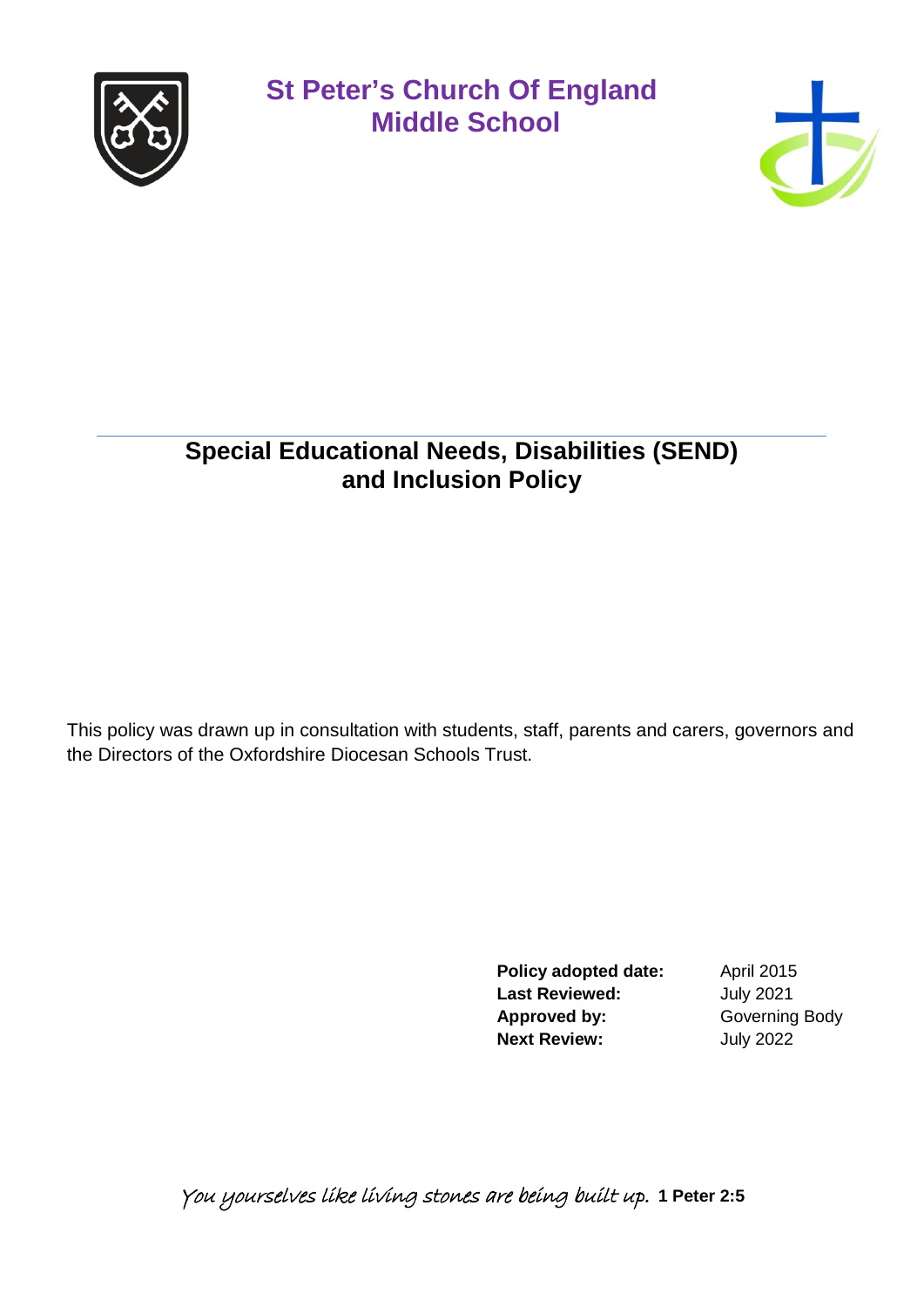

Crimp Hill, Old Windsor, Windsor, Berkshire, SL4 2QY Telephone 01753 866253 Email[: office@st-petersoldwindsor.org.uk](mailto:office@st-petersoldwindsor.org.uk) Andy Snipp, BA Hons<br>Website: www.stpetersceschool.org



### **Special Educational Needs, Disabilities (SEND) and Inclusion Policy**

Our Visions and values for SEND and Inclusion:

*Inspired by our faith in Christ and in fellowship with our parents and carers, churches and communities we will work with our young people to raise their aspirations and expectations; support them to overcome barriers to their learning and enable them to "Rise above the ordinary".*

- 1. All children and young people share a common entitlement to a stimulating and relevant curriculum which is matched to their individual needs and includes the National Curriculum, whatever physical, emotional, behavioural, sensory or learning difficulties they experience.
- 2. Our aims for our SEND provision are as follows:
- a. To identify and deliver high quality provision for students who have special educational needs and additional needs
- b. To work effectively within the guidance provided in the SEND Code of Practice, 0-25 guidance, 2014
- c. To rigorously operate a "whole student, whole school" approach to the management and provision of support for special educational needs
- d. To provide a qualified Special Educational Needs Co-ordinator (SENCo) who will work with staff to deliver the Special Educational Needs, Disabilities and Inclusion Policy
- e. To provide high quality and targeted support and advice for all staff working with special educational needs students
	- 3. At St Peter's Church of England Middle School, we value every one of our students and want them to succeed to achieve their very best. We believe that we are **all** responsible for identifying and meeting the needs of all our children. In this way, we are all teachers of children with Special Education Needs and Disabilities [SEND].
	- 4. We recognise that parents and carers play a vital role in the identification, assessment and response to their child's learning needs. We aim to work in partnership with parents/carers, valuing their views and contributions and we endeavour to keep them fully involved in their child's education.
	- 5. We are committed to effective collaboration between all agencies and schools working with a child and a multi-disciplinary approach to meeting students' special educational needs. We actively support the establishment and maintenance of close links with all agencies working with a student.

You yourselves like living stones are being built up. **1 Peter 2:5**

Headteacher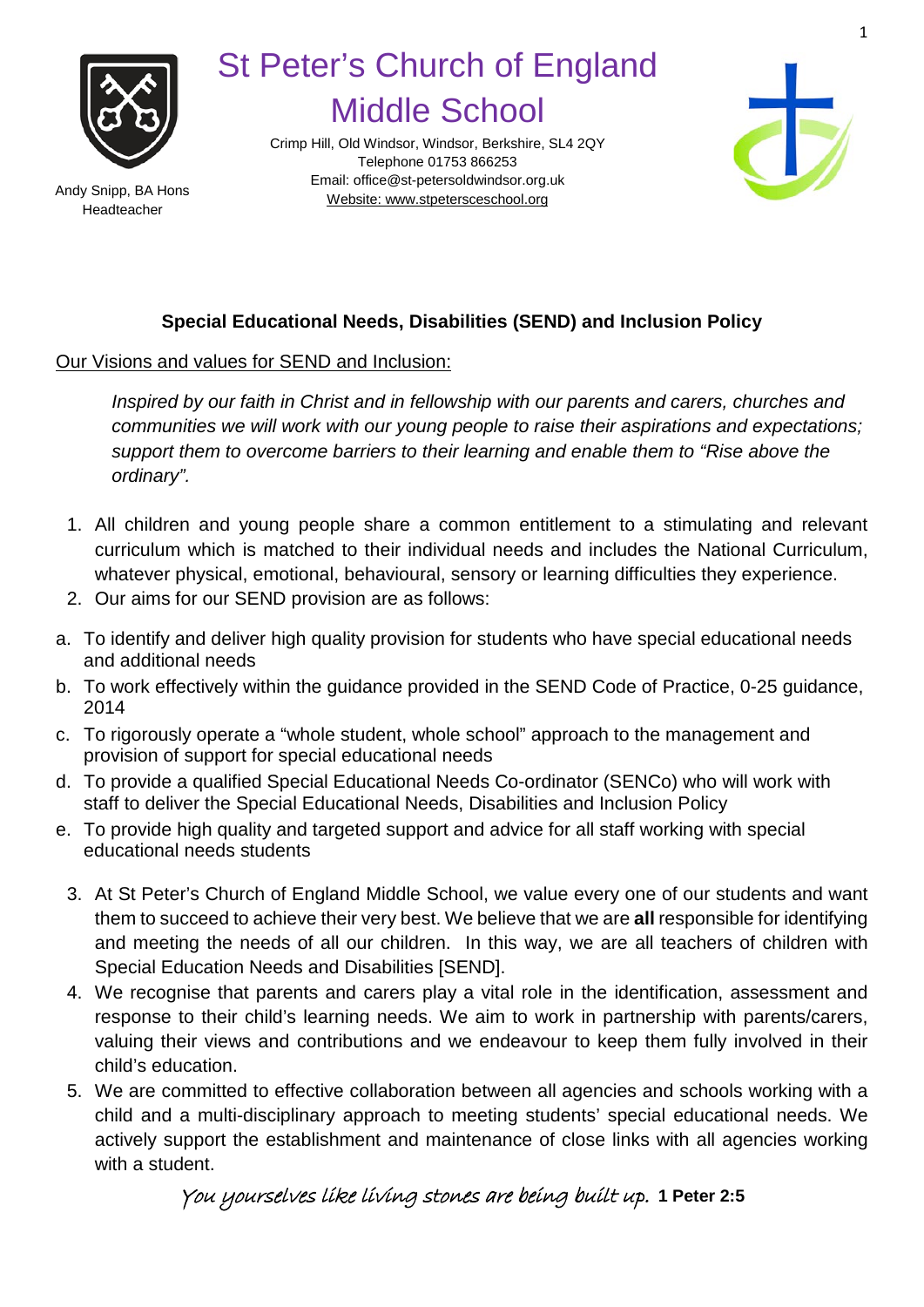

Crimp Hill, Old Windsor, Windsor, Berkshire, SL4 2QY Telephone 01753 866253 Email[: office@st-petersoldwindsor.org.uk](mailto:office@st-petersoldwindsor.org.uk) Andy Snipp, BA Hons<br>Website: www.stpetersceschool.org



Headteacher

6. We believe in the involvement of the child and the importance of taking their views into account. We make every effort to involve the child in decision making about their education.

#### KEY CONTACTS:

The Special Educational Needs and Disabilities [SEND] Strategic Lead is Ms Joan Charles who works 3 days per week. She can be contacted via the school office on 01753 866253.

Ms Charles is responsible for the following:

- $\triangleright$  Overseeing the day to day operation of the SEND policy
- $\triangleright$  Co-ordinating the provision for children with SEND
- $\triangleright$  Ensuring there is a liaison with parents and other professionals in respect of children with SEND
- $\triangleright$  Managing teaching assistants
- $\triangleright$  Advising and supporting other practitioners in the school especially with assessment and planning
- ▶ Contributing to the Continuing Professional Development [CPD] of the staff
- $\triangleright$  Ensuring that relevant background information about children with SEND is collected, recorded and updated and that appropriate provision is in place
- Liaising with external agencies including the LA and Educational Psychology Service, health and social services and voluntary bodies

### DEFINITION OF SPECIAL EDUCATIONAL NEEDS:

"A child or a young person has SEND if they have a learning difficulty or disability which calls for special educational provision to be made for him or her. A child of compulsory school age or a young person has a learning difficulty or disability if he or she:

Has a significantly greater difficulty in learning than the majority of others of the same age or

Has a disability which prevents or hinders him or her from making use of facilities of a kind generally provided for others of the same age in mainstream schools or mainstream post-16 institutions"

(*Special Educational Needs and Disability Code of Practice: 0-25years Paragraphs xii and xiv*)

### DEFINITION OF DISABILITY:

Many children and young people who have SEND may also have a disability under the Equality Act 2010 – that is '…a physical or mental impairment which has a long-term and substantial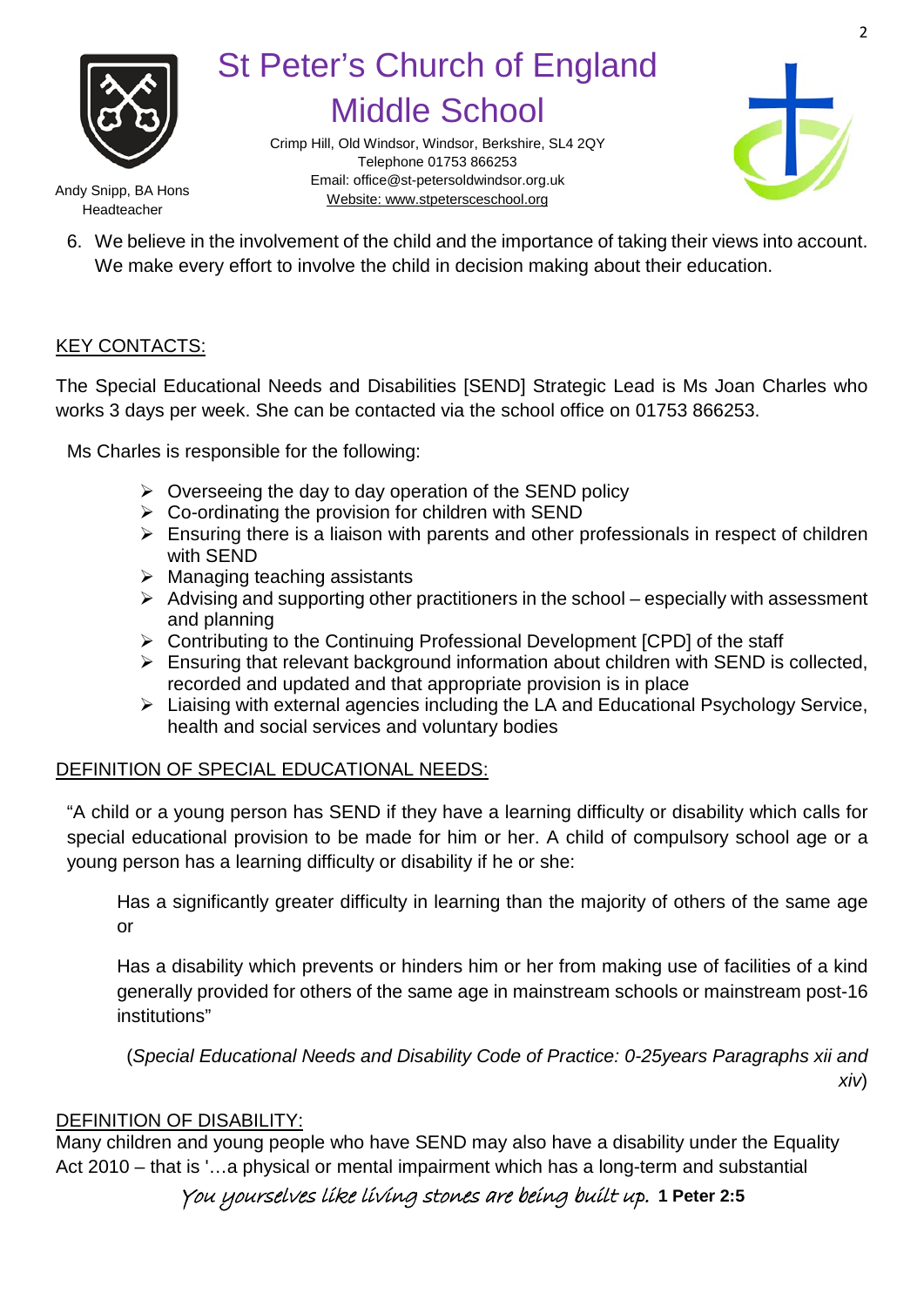

Crimp Hill, Old Windsor, Windsor, Berkshire, SL4 2QY Telephone 01753 866253 Email[: office@st-petersoldwindsor.org.uk](mailto:office@st-petersoldwindsor.org.uk) Andy Snipp, BA Hons<br>Website: www.stpetersceschool.org



Headteacher

adverse effect on their ability to carry out normal day-to-day activities'. This definition provides a relatively low threshold and includes more children than many realise: 'long-term' is defined as 'a year or more' and 'substantial' is defined as 'more than minor or trivial'

(*SEND Code of Practice (2014, p5)*

The majority of students with SEND will have mild or transitory difficulties, but some students will have longer term and more complex needs. The school strives to be flexible in its provision and practice for SEND in order to ensure such students are identified and have maximum access to all areas of the curriculum. Early identification, assessment and intervention are recognised as the key to meeting the needs of individual children. Students with SEND are integrated into the life of the school and the curriculum, recognising the strengths of every individual as well as any areas for development, and ensuring all contribute to the social and cultural activities of the school.

The Code of Practice identifies four broad categories of need. At St Peter's Church of England Middle School, we consider the needs of the whole child and use these categories to guide us in identifying what learning provision we need to make for our children. These categories are used to support us with our planning and delivery and teachers use this information for the following:

- Setting suitable learning challenges
- Responding to students' diverse needs
- Overcoming potential barriers to learning
- Providing additional assessment for individuals and groups

The four broad categories of need are as follows:

1. Communication and Interaction (CI): children with these needs experience some difficulties with speech, language and communication. They may have a diagnosis of Asperger's, Autism or Tourette's. Often such children can experience high levels of anxiety.

2. Cognition and Learning (CL): children with these needs commonly learn at a slower pace and experience difficulties with basic literacy and numeracy. They may have some speech and language delay. Common conditions include Dyslexia, the acquisition of literacy skills; Dyscalculia, the acquisition of arithmetical skills; Dysgraphia where a child might have difficulty organising their thoughts on paper and/or some difficulties with their fine or gross motor skills e.g. Dyspraxia.

3. Social, Emotional and Mental Health (SEMH): children with these needs often find the forging and maintaining of positive relationships more difficult than others. They may experience anxiety, depression, eating disorders, and attachment disorders due to unmet needs.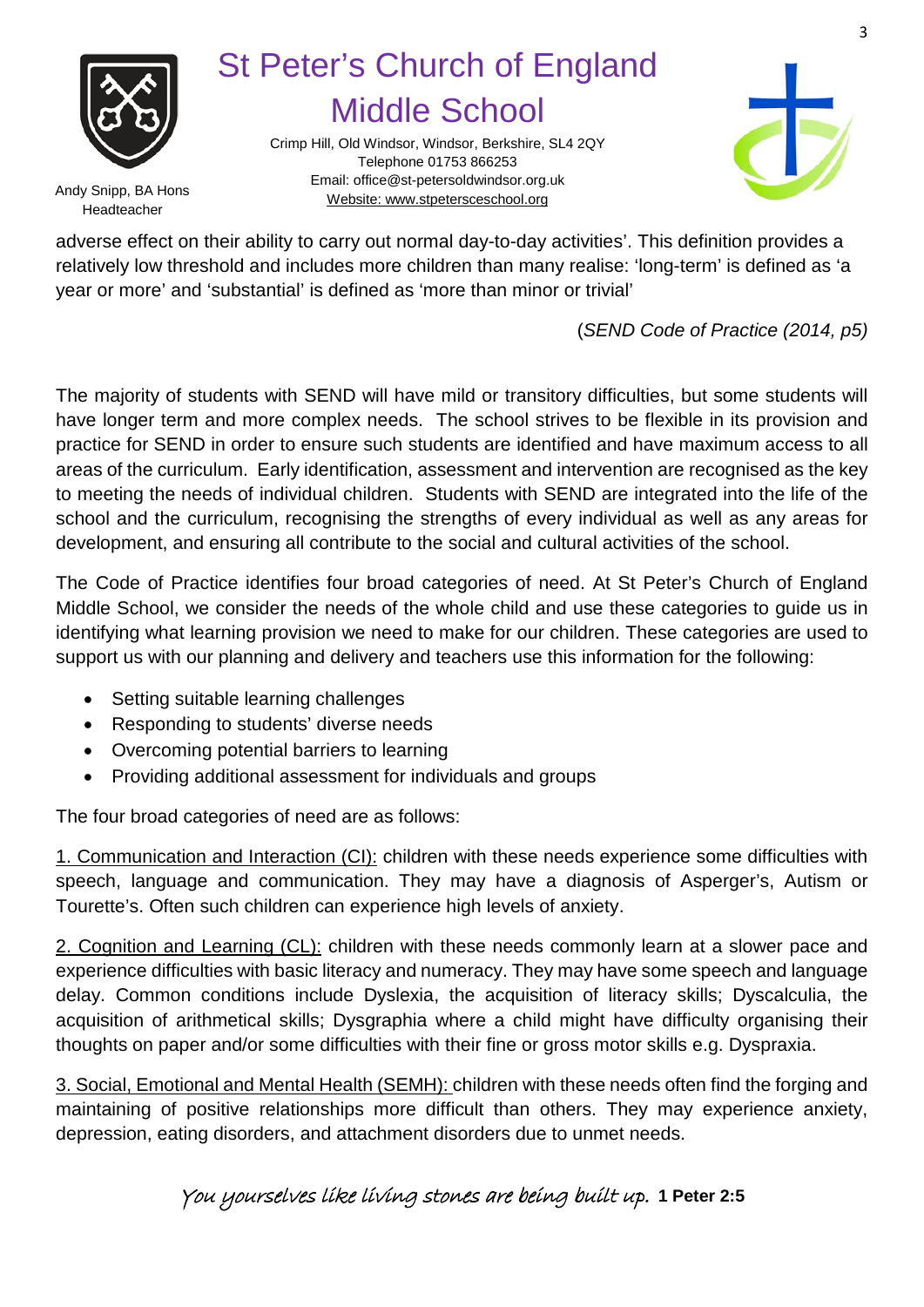

Crimp Hill, Old Windsor, Windsor, Berkshire, SL4 2QY Telephone 01753 866253 Email[: office@st-petersoldwindsor.org.uk](mailto:office@st-petersoldwindsor.org.uk) Andy Snipp, BA Hons<br>Website: www.stpetersceschool.org



Headteacher

NB. At St Peter's Church of England Middle School we recognise that all behaviour must be seen as a form of communication and children with SEMH needs often communicate their distress and anxieties through challenging behaviour.

4. Sensory and/or Physical (S&P): children with a hearing or visual impairment or some physical needs are referred to as having Sensory needs. These children will only be considered as having Special Educational Needs if their disability impacts and delays their progress with their learning.

Staff at St Peter's Church of England Middle School recognise that there are other factors in a child's life that do not constitute a special educational need but might impact negatively on their progress and attainment. This is where the school promotes inclusive practice and works closely with parents/carers, and other agencies, to overcome any difficulties in these areas and to support our young people to achieve the best they can. We promote the following within our school:

- Good attendance and punctuality
- Good health and well being
- The provision of extra support, as required, for children where English is an additional language. Identification and assessment of the SEND of children whose first language is not English requires particular care. A lack of competence in English must not be equated with learning difficulties. When children who have EAL make slow progress, the school considers all aspects of their performance in different subjects to establish whether their problems in the classroom are due to limitations of their command of English or arise from SEND.
- Effective use of the Pupil Premium Grant to enable those children in receipt to fulfil their potential - this includes children who are looked after and children of a Service man or woman.

IDENTIFICATION OF STUDENTS WITH SPECIAL EDUCATIONAL NEEDS The school aims for each child to realise their full potential in a caring, supportive environment, which provides equal opportunities for all. All children have individual needs, many of which can be met within the normal environment of the classroom through a differentiated curriculum.

Through appropriate curricular provision, we respect the fact that children:

- have different educational and behavioural needs and aspirations;
- require different strategies for learning;
- acquire, assimilate and communicate information at different rates;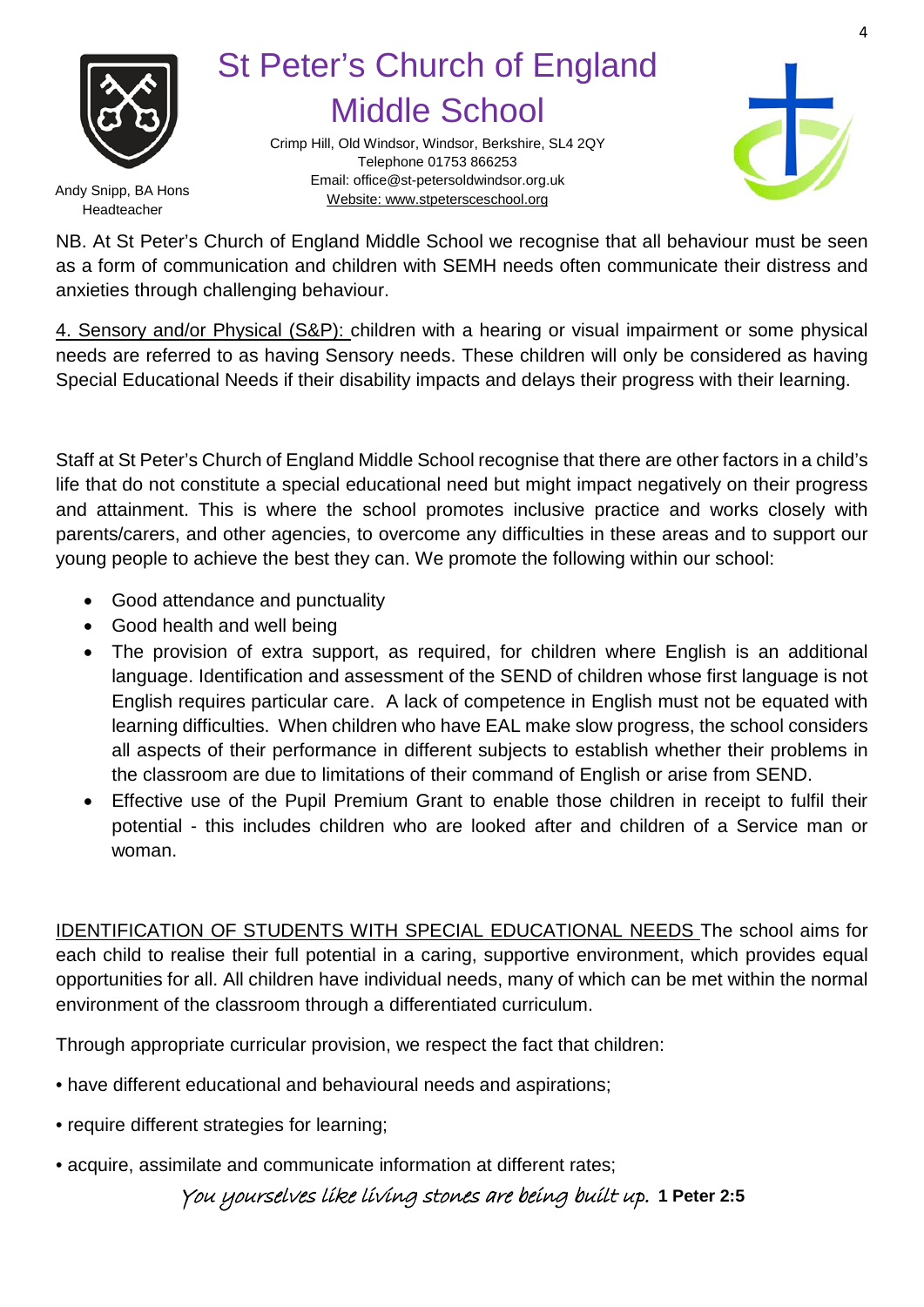

Crimp Hill, Old Windsor, Windsor, Berkshire, SL4 2QY Telephone 01753 866253 Email[: office@st-petersoldwindsor.org.uk](mailto:office@st-petersoldwindsor.org.uk) Andy Snipp, BA Hons<br>Website: www.stpetersceschool.org



Headteacher

• need a range of different teaching approaches and experiences.

The progress of all students is assessed and discussed half termly: a cycle of ASSESS – PLAN - DO – REVIEW occurs each half term. Subject teachers are responsible and accountable for the progress and development of the students in their class, including where students access support from teaching assistants or specialist staff.

The progress of all students is discussed by the class teacher with their team leader in student progress meetings and any concerns discussed with the SENCo. If there are concerns the student may be identified as having an additional need, the students name may be added to the Additional Needs Register as part of the whole school identification and targeted support plan. This would start the Three Steps Provision as part of the ASSESS – PLAN - DO – REVIEW cycle prior to being included on the SEND register. Not all students on the Additional Needs Register progress to the SEND Register.

**Step 1.** All students have high quality differentiated teaching. The teacher works with the SENCo and team leader to target support. This may include paired work, scaffolding work, and differentiated homework. This is monitored half termly.

**Step 2**. If progress is not being achieved, at the next progress meeting (6 weeks) consideration will be given to book looks, in-class observation and baseline assessments as advised by the SENCo. Next steps will involve parents, and increased targeted support.

**Step 3**. If no or insufficient progress is being made in the targeted area, the teacher and SENCo in consultation with the student, will design a specific programme of intervention for a given period of time to address specific learning targets. Parents will be involved.

### **In line with the SEND Code of Practice, a student will be identified as SEND if:**

- 1. The student does not make adequate progress over a period of time when they have had interventions and personalised teaching according to the three step provision outlined above.
- 2. If the student makes less than expected progress given their age and individual circumstance. This can be characterised by progress which:
	- a. is significantly slower than that of their peers starting from the same baseline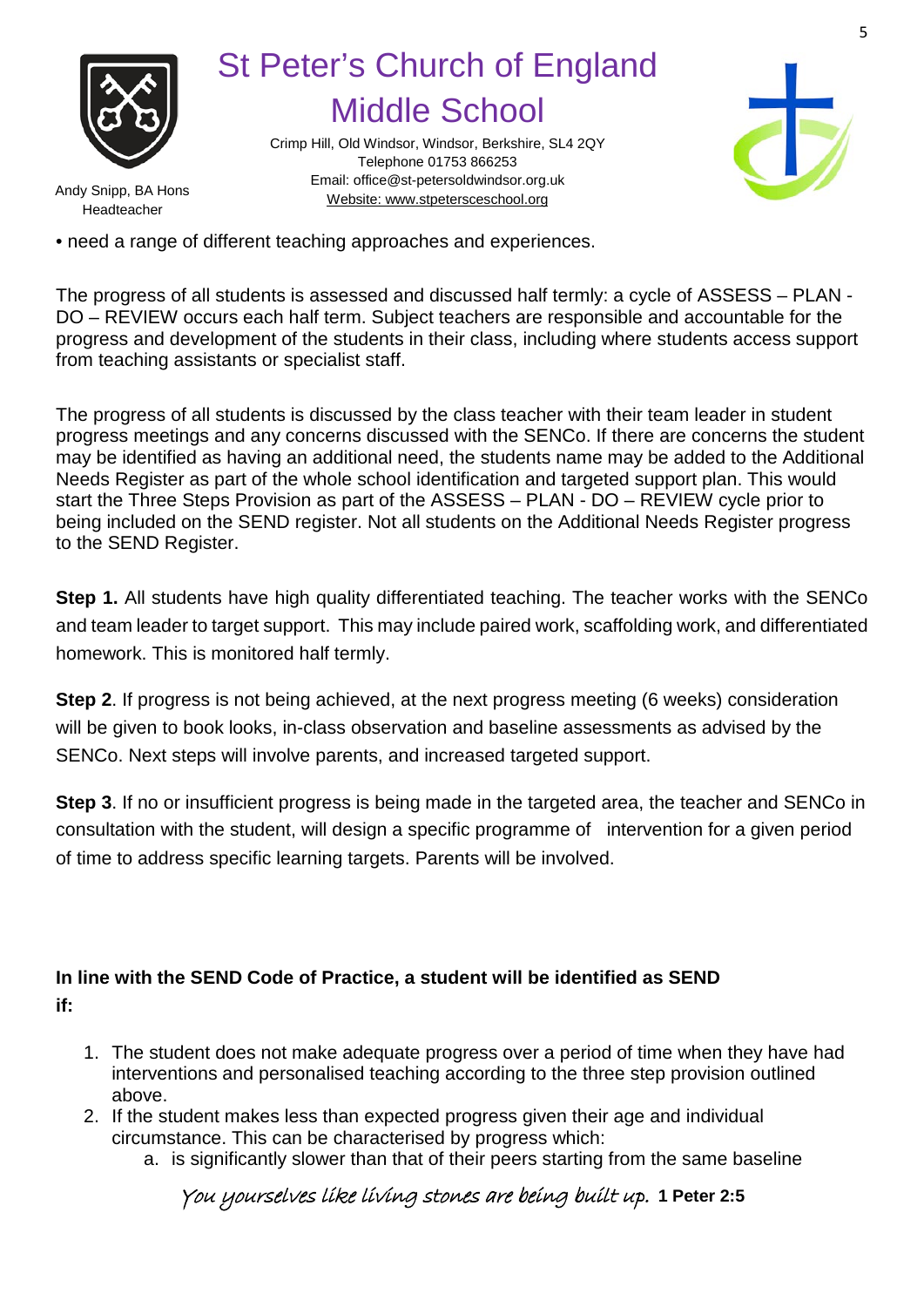

Crimp Hill, Old Windsor, Windsor, Berkshire, SL4 2QY Telephone 01753 866253 Email[: office@st-petersoldwindsor.org.uk](mailto:office@st-petersoldwindsor.org.uk) Andy Snipp, BA Hons<br>Website: www.stpetersceschool.org



Headteacher

- b. fails to match or better the child's previous rate of progress
- c. fails to close the attainment gap between the child and their peers
- d. widens the attainment gap
- 3. If the student's learning difficulty or disability calls for special educational provision, namely provision different from or additional to that normally available to students of the same age.
- 4. If the student has an emotional or behavioural difficulty, which substantially and regularly interferes with the child's own learning or that of the class group, despite having an individualised behaviour management programme.
- 5. If the student has Sensory or physical needs, which cause a barrier to learning
- 6. If the student has an ongoing communication or interaction difficulty that impedes the development of social relationships and causes substantial barriers to learning.

In order to make this decision, information is gathered from within the school about the student's progress, alongside national data and expectations of progress. This will include high quality and accurate formative assessment, using effective tools and early assessment materials. Parents and the student would also be consulted and their views considered.

Persistent disruptive or withdrawn behaviours do not necessarily mean that a child or young person has SEND. Where there are concerns, there will be an assessment to determine whether there are any causal factors such as undiagnosed learning difficulties, difficulties with communication or mental health issues or other issues such as mental health difficulties or bullying or bereavement.

Learning difficulties cover a wide range of needs, including moderate learning difficulties (MLD), severe learning difficulties (SLD), where children are likely to need support in all areas of the curriculum and associated difficulties with mobility and communication, through to profound and multiple learning difficulties (PMLD), where children are likely to have severe and complex learning difficulties as well as a physical disability or sensory impairment. Specific learning difficulties (SpLD), affect one or more specific aspects of learning. This encompasses a range of conditions such as dyslexia, dyscalculia and dyspraxia.

In providing for children with Special Educational Needs we aim to:-

- Identify children, as early as possible, in order to support their physical, social, emotional or intellectual development.
- Monitor and evaluate the child's progress, providing the appropriate information and records as part of this process.
- Where necessary, increasing specialist expertise will be brought to bear on the difficulties that a child may experience.
- Develop a good understanding of the pupil's areas of strength and difficulty, inform parents and young people about the local authority's Information, Advice and Support Service.
- Consider the desired outcomes, including the expected progress and attainment and the views and wishes of the pupil and their parents.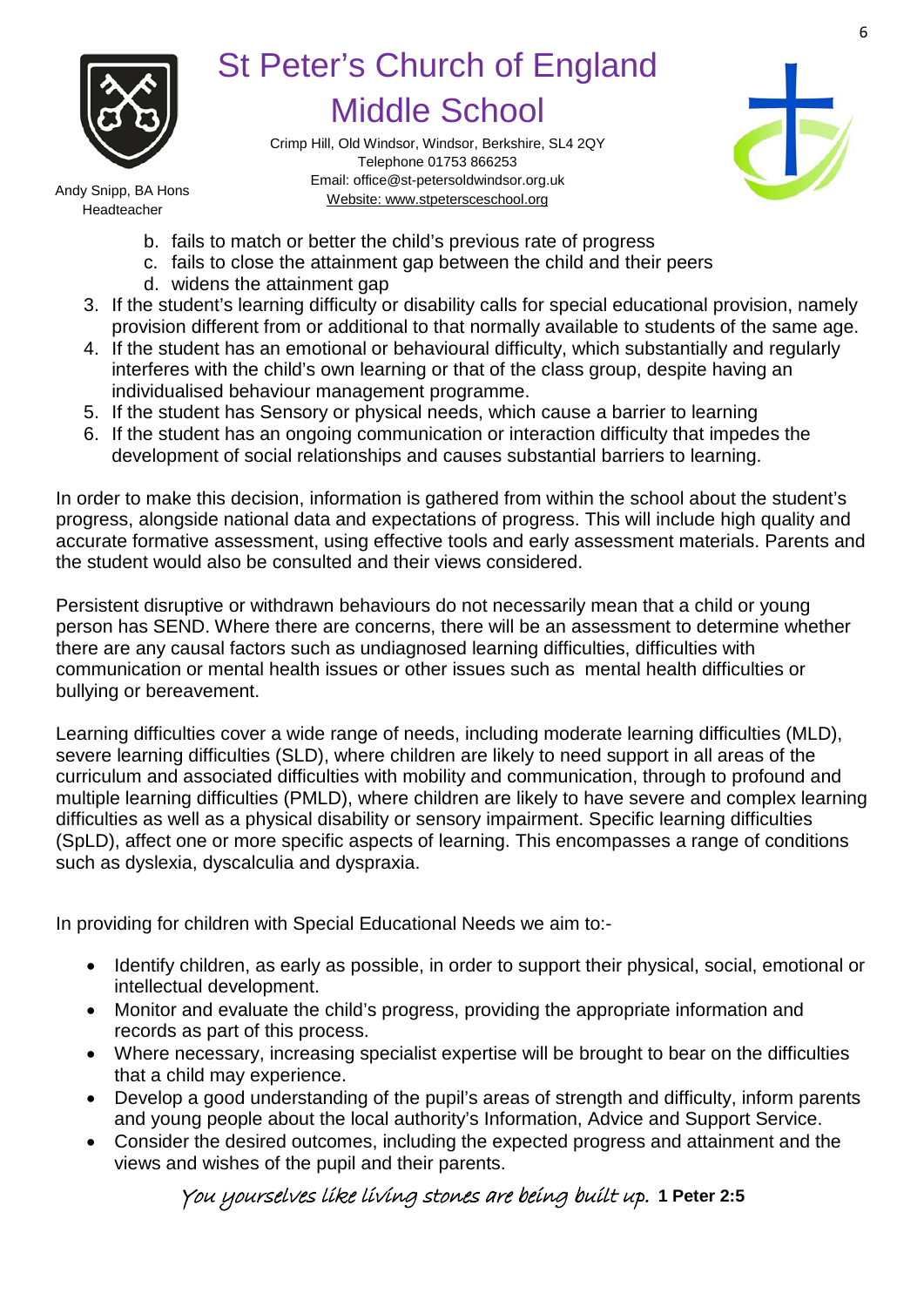

Headteacher

St Peter's Church of England Middle School

Crimp Hill, Old Windsor, Windsor, Berkshire, SL4 2QY Telephone 01753 866253 Email[: office@st-petersoldwindsor.org.uk](mailto:office@st-petersoldwindsor.org.uk) Andy Snipp, BA Hons<br>Website: www.stpetersceschool.org



If a student is added to the SEND Register:

-parents will be consulted

-an IEP Individual Education Plan, for the area of learning concerned, will be written by the SENCo in consultation with staff, parent and student.

-the IEP targets will be shared with the parents and the student and their views sought -the IEP targets will be reviewed as part of the ASSESS – PLAN - DO – REVIEW cycle

Advice from the school's Educational Psychologist and any other relevant professionals from external agencies will be sought if required. This may include: Child and Adolescent Mental Health Services (CAMHS); specialist teachers or support services, including specialist teachers with a mandatory qualification for children with hearing and vision impairment, including multi-sensory impairment, and for those with a physical disability; therapists (including speech and language therapists, occupational therapists and physiotherapists).

### **Progression to Statutory Assessment**

If after advice from the EP or other professionals, the school and Parents consider that help is needed from outside the school's resources, the SENCo will complete the form requesting an Education and Health Care Plan. The LA will then decide if there is a case for the need of extra resources. Should the Panel decide against statutory assessment it is then up to the school to look again at provision for the child and to formulate new strategies and IEPs.

If the Panel agrees to proceed with Statutory Assessment the SENCo prepares further documentation about the child, which is sent to the Special Needs Section where, in consideration with similar documents from other involved professionals, an Educational Health Care Plan will be completed in consultation with the parents, the school and all professionals involved.

The relevant staff, in conjunction with the SENCo, are then responsible for drawing up an IEP to meet the objectives set out in the EHC Plan. Progress towards these objectives will be reviewed as part of the Assess-Plan –Do –Review cycle.

The EHCP will be formally reviewed annually in a meeting chaired by the SENCo. All professionals involved will be invited to that meeting as well as the parents. The student's views will also be sought.

#### **Partnership with Parents**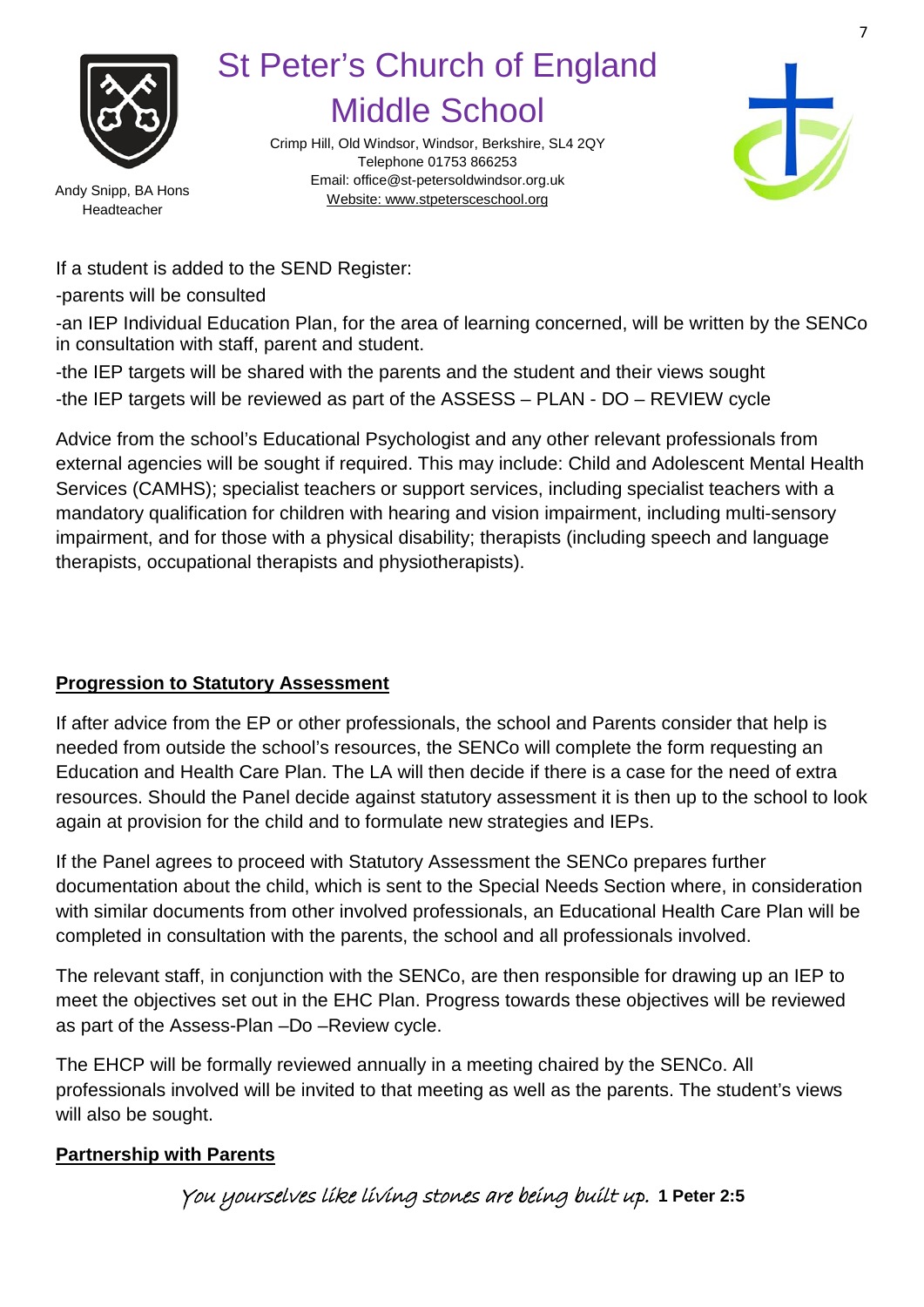

Crimp Hill, Old Windsor, Windsor, Berkshire, SL4 2QY Telephone 01753 866253 Email[: office@st-petersoldwindsor.org.uk](mailto:office@st-petersoldwindsor.org.uk) Andy Snipp, BA Hons<br>Website: www.stpetersceschool.org



Headteacher

We aim to

- Ensure all Parents are made aware of the school's arrangements for SEND including the opportunities for meetings between Parents and SENCo.
- Involve Parents as soon as a concern has been raised. This may be at a Parent consultation or by personal appointment with the class teacher or SENCo.
- Provide access to the SENCo to discuss the child's needs and approaches to address them.
- Support Parents understanding of external agency advice and support.
- Undertake Annual Reviews for children with Statements of SEND/EHC Plans.
- During Parent/Teacher meetings, teachers will explain any concerns there are and any targets that have been set.
- Provide an explanation of what the school is planning to do to support the child and what the Parent can do to help at home.
- Meet with parents of pupils with SEND prior to transition to St. Peter's and liaise with their present school to assess their needs and the support required.
- Liaise closely with parents of pupils moving to another school for example at point of transition at the end of Year 8 prior to transition and liaise with the new school.

### MANAGING STUDENTS' NEEDS ON THE SEND REGISTER

Where a pupil is receiving SEND support, we will communicate with parents regularly to set clear outcomes and review progress towards them, discuss the activities and support that will help achieve them, and identify the responsibilities of the parent, the pupil and the school.

Subject teachers are responsible and accountable for the progress and development of the students in their class, including where students access support from teaching assistants or specialist staff. Progress of all students including SEND students is discussed by the class teacher with their team leader in student progress meetings each half term and any concerns are discussed with the SENCo.

- Three times a year the SENCo will review the targets and contact the parents to discuss the progress and the setting of new targets
- The student's views on the targets and the progress made will be included in any review

Advice from the school's Educational Psychologist and any other relevant professionals from external agencies will be sought whenever this is required during the year.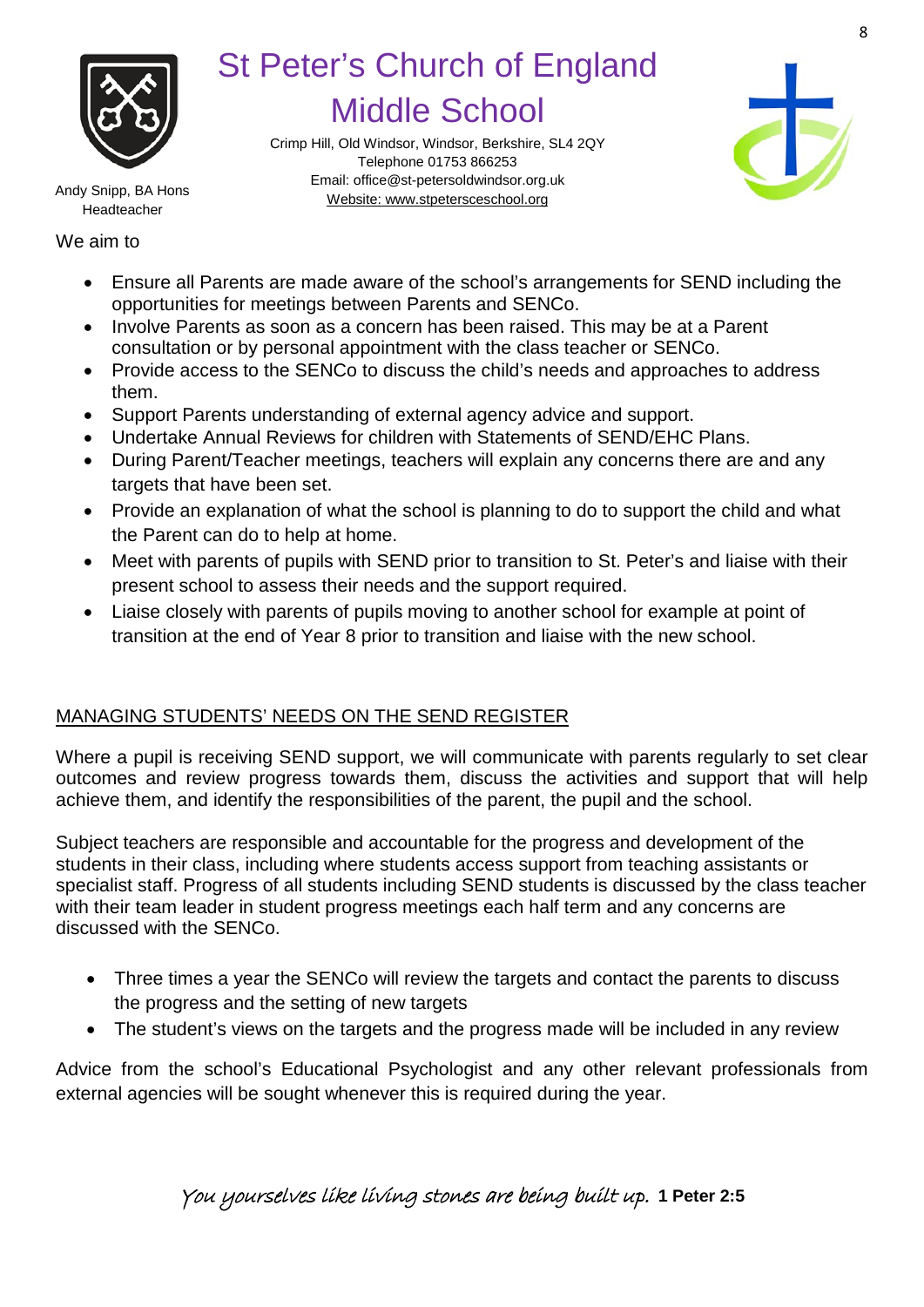

Crimp Hill, Old Windsor, Windsor, Berkshire, SL4 2QY Telephone 01753 866253 Email[: office@st-petersoldwindsor.org.uk](mailto:office@st-petersoldwindsor.org.uk) Andy Snipp, BA Hons<br>Website: www.stpetersceschool.org



Headteacher

#### CRITERIA FOR EXITING THE SEND REGISTER / RECORD

If a student has made progress in line with age-related expectations then the removal of the student from the SEND register will be discussed with parents and the student. If a student is removed from the SEND register, the progress of the student will continue to be monitored as part of the school's half termly monitoring cycle.

### SUPPORTING STUDENTS AND FAMILIES

All parents and carers of students at St Peter's Church of England Middle School are invited to discuss the progress of their children on three formal occasions a year and receive a written report once a year. In addition we are happy to arrange meetings outside these times. We operate an open-door policy to ensure staff are always available to meet parents. As part of our normal teaching arrangements, all students may access some additional teaching to help them catch-up if the progress monitoring indicates that this is necessary; this will not imply that the student has a special educational need. All such stepped provision will be recorded, tracked and evaluated on a Class Provision Map. This is shared with parents at parents' evenings.

If following this universal and targeted, stepped provision improvements in progress are not seen, we will contact parents to discuss the use of internal or external assessments which will help us to address these needs better. From this point onwards the student will be identified as having special educational needs because special educational provision is being made and the parent will be invited to all planning and reviews of this provision. Parents will be actively supported to contribute to assessment, planning and review.

In addition to this, parents of students with a statement of SEND / Education, Health and Care Plan will be invited to contribute to and attend an annual review, which, wherever possible will also include other agencies involved with the student. Information will be made accessible for parents.

When a student has been identified to have special educational needs because special educational provision is being made for him or her, the student will be consulted about and involved in the arrangements made for them as part of person-centred planning.

All students are involved in the setting and monitoring of their English and Maths targets. The views of students with SEND are collected three times a year and these, where appropriate, feed into their individual targets.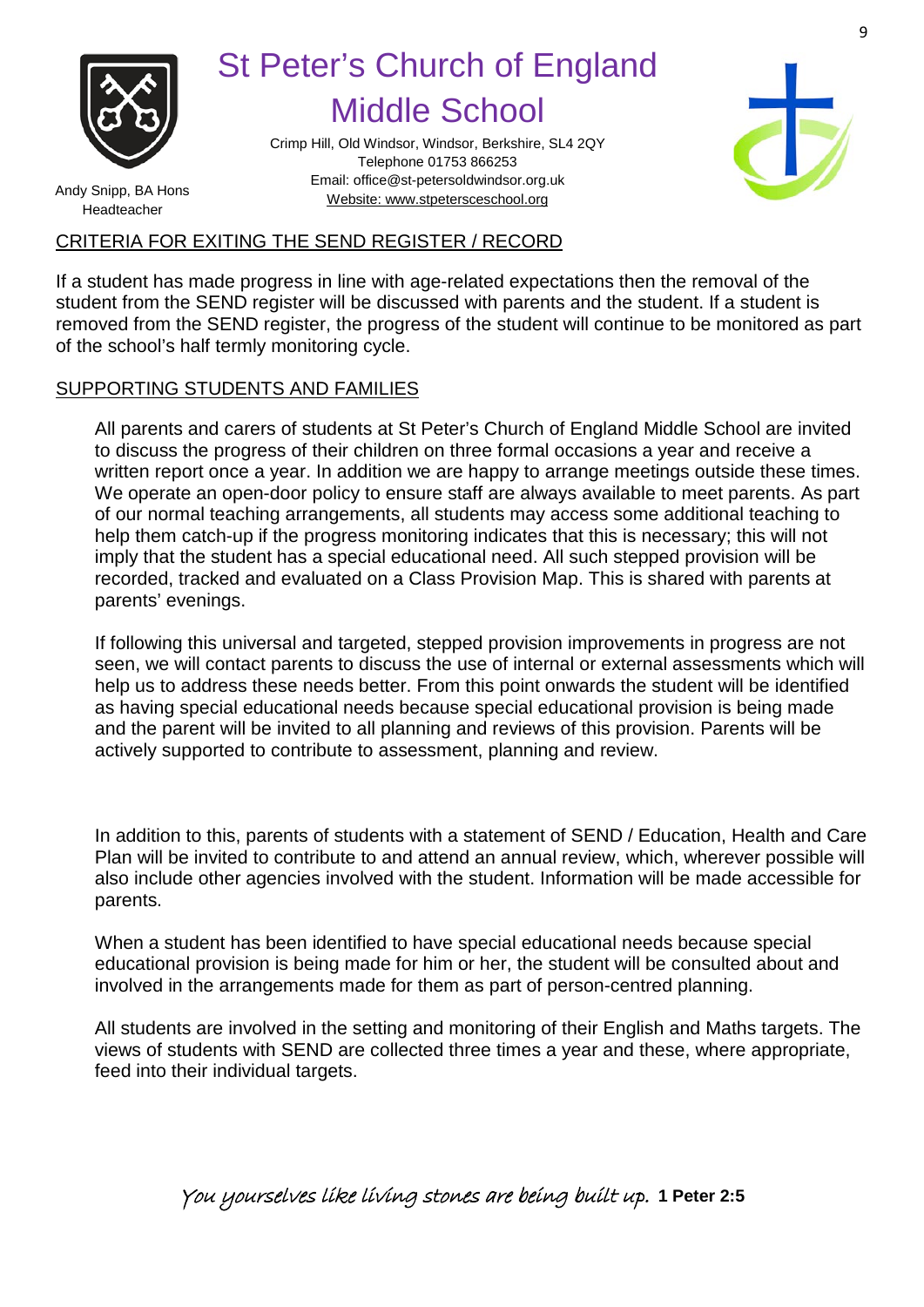

Crimp Hill, Old Windsor, Windsor, Berkshire, SL4 2QY Telephone 01753 866253 Email[: office@st-petersoldwindsor.org.uk](mailto:office@st-petersoldwindsor.org.uk) Andy Snipp, BA Hons<br>Website: www.stpetersceschool.org



Headteacher

#### MONITORING AND EVALUATION OF SEND

Ms Fiona McPherson is the designated Governor for the provision of Special Educational Needs, Disabilities and Inclusion at St Peter's Middle School. She works closely with the SENCo, and the rest of the Senior Leadership Team, to develop and improve the provision for students with Special Educational and Additional Needs at St Peter's Church of England Middle School and to monitor the impact of the school's strategy and delivery on their learning and progress.

The Local Governing Body (LGB) takes overall responsibility for the monitoring of this policy, its procedures and the quality of the school's SEND provision. The LGB receives regular reports on the quality of the school's SEND provision from the SENCo, Head teacher and SEND Governor.

The Directors and Members of the Oxfordshire Diocesan Schools Trust hold overall responsibility for the quality of the SEND provision at St Peter's Church of England Middle School and oversee the work of the Local Governing Body.

The views of parents, students and staff are regularly sought.

### TRAINING AND RESOURCES

SEND is funded through the Additional Needs budget of the school's core funding. This money is deployed according to recognised need. The resources deployed in the school are explained in the Local Offer document attached.

An Audit of staff is carried out annually to identify any training needs. The SENCo is responsible for addressing these training needs with in house training or external courses.

There is a weekly CPD staff meeting which is used to deliver regular training on aspects of teaching.

All teachers and support staff undertake induction on taking up a post and this includes a meeting with the SENCo to explain the systems and structures in place around the school's SEND provision and practice and to discuss the needs of individual students. In order to maintain and develop the quality of teaching and provision to respond to the strengths and needs of all students, all staff are encouraged to undertake training and development.

The school's SENCo regularly attends local SENCo network meetings in order to keep up to date with local and national updates in SEND.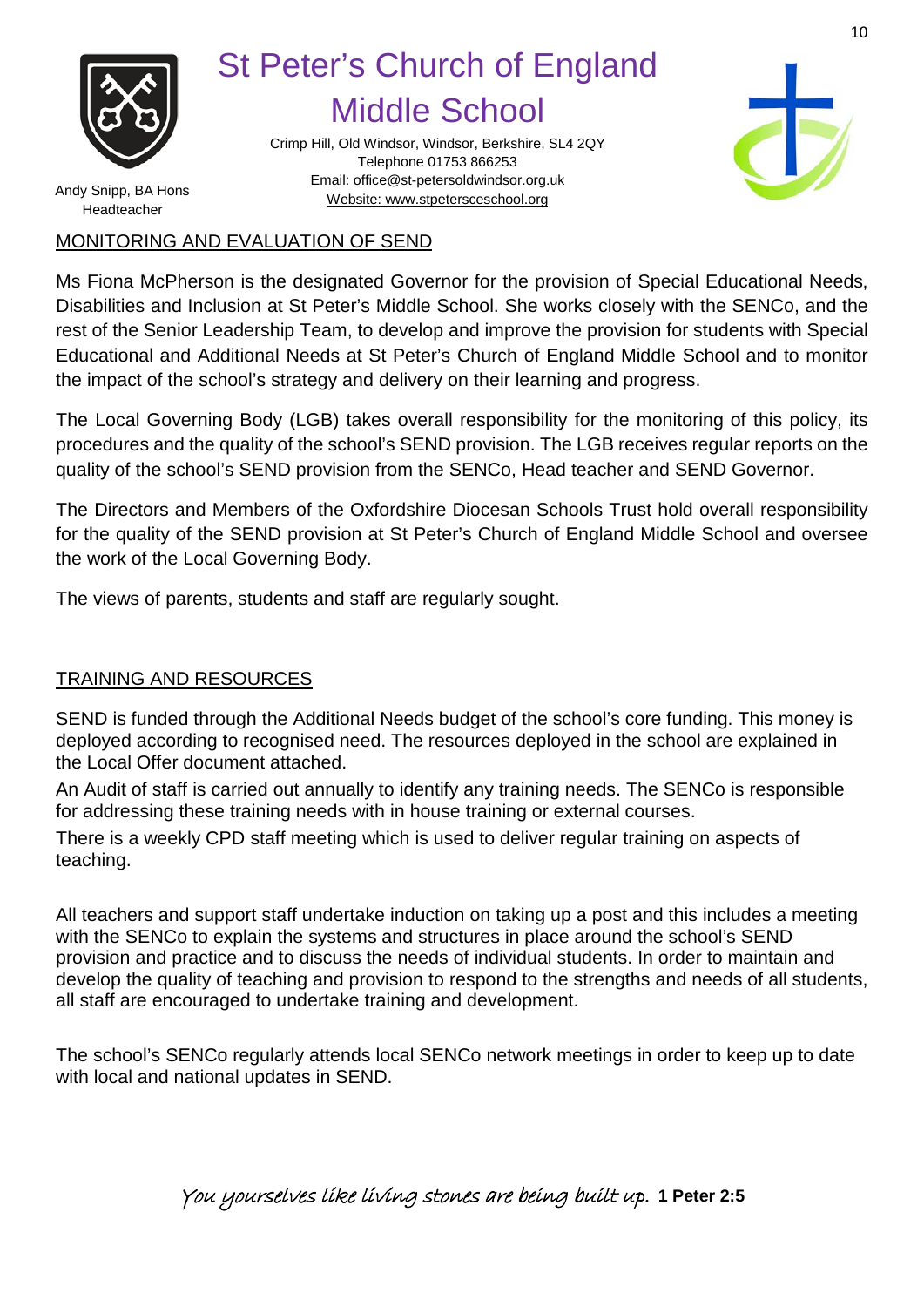

Crimp Hill, Old Windsor, Windsor, Berkshire, SL4 2QY Telephone 01753 866253 Email[: office@st-petersoldwindsor.org.uk](mailto:office@st-petersoldwindsor.org.uk) Andy Snipp, BA Hons<br>Website: www.stpetersceschool.org



Headteacher

#### ROLES AND RESPONSIBILITIES

The SEND Governor meets with the SENCo termly

The SENCo is responsible for the line management, training and deployment of the Teaching Assistants.

The SENCo is responsible for managing Pupil Premium Grant (PPG) funding

#### STORING AND MANAGING INFORMATION:

7. All information relating to a child's Special Educational Needs is retained according to the school's storage and retention guidance (see Appendix).

#### REVIEWING THE POLICY

8. The Special Educational Needs and Inclusion Policy and procedures are formally reviewed annually by the Local Governing Body.

### **ACCESSIBILITY**

We are committed to providing a fully accessible environment which values and includes all pupils, staff, parents and visitors regardless of their education, physical, sensory, social, spiritual, emotional and cultural needs. We are committed to challenging negative attitudes about disability and accessibility and to developing a culture of awareness, tolerance and inclusion.

St Peter's C.E. Middle School is committed to increasing the accessibility of provision for all pupils, staff and visitors to the school. The school has an Accessibility Plan (which can found on the school website) which contains actions to:

- Improve access to the **physical environment** of the school, adding specialist facilities as necessary. This covers improvements to the physical environment of the school and physical aids to access education.
- Increase access to the **curriculum** for pupils with a disability, expanding the curriculum as necessary to ensure that pupils with a disability are as equally prepared for life as are the able-bodied pupils; (If a school fails to do this they are in breach of the DDA). This covers teaching and learning and the wider curriculum of the school such as participation in after-school clubs, leisure and cultural activities or school visits. It also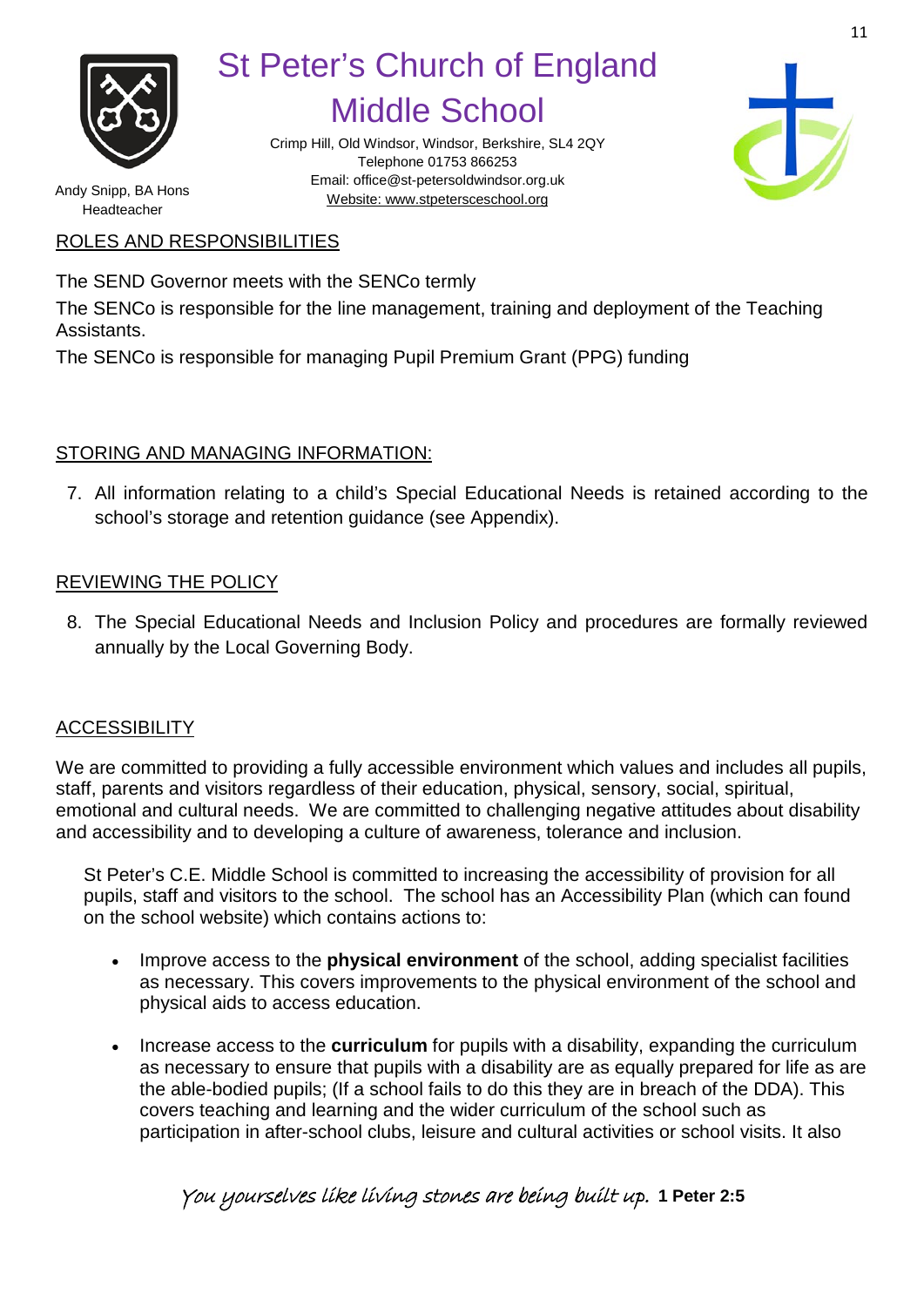

Crimp Hill, Old Windsor, Windsor, Berkshire, SL4 2QY Telephone 01753 866253 Email[: office@st-petersoldwindsor.org.uk](mailto:office@st-petersoldwindsor.org.uk) Andy Snipp, BA Hons<br>Website: www.stpetersceschool.org



Headteacher

covers the provision of specialist **aids and equipment**, which may assist these pupils in accessing the curriculum.

• Improve the delivery of **written information** to pupils, staff, parents and visitors with disabilities. Examples might include handouts, timetables, textbooks and information about the school and school events. The information should be made available in various preferred formats within a reasonable time frame.

These plans will be reviewed and adjusted on an annual basis. New Plans will be drawn up every three years.

All staff are contactable by email or through the school reception.

### COMPLAINTS AND COMPLIMENTS POLICY

Communication with all our families is very important to us at St Peter's Church of England School and we would much rather a worry or concern be discussed as quickly as possible to enable us to resolve the matter and ensure all our children are having a full and happy learning experience at school.

- 1. If parents or carers have any concerns or queries about their child's experience at school they should, in the first instance, contact the child's class teacher to discuss the matter. If a parent or carer has a specific question related to their child's Special Educational Need, the school's SEND policies and process, or if the original concern cannot be resolved with the class teacher, then please contact the SENCo.
- 2. In the unlikely event that the matter is still not resolved, and the parents or carers wish to make a more official representation, then the Head teacher should be consulted and if further action is required a formal letter of complaint should be written to our Chair of Governors, Mrs Jane Whitehorn. She can be contacted through the school address.
- 3. If a resolution cannot be reached at Local Governing Body level, then the complaint should be taken to the Directors of the Oxfordshire Diocesan Schools Trust
- 4. If the complaint is not resolved after it has been considered by the ODST, then a disagreement resolution service or mediation service can be contracted. If it remains unresolved after this, the complainant can appeal to the First–tier Tribunal (Special Educational Needs and Disability), if the case refers to disability discrimination, or to the Secretary of State for all other cases.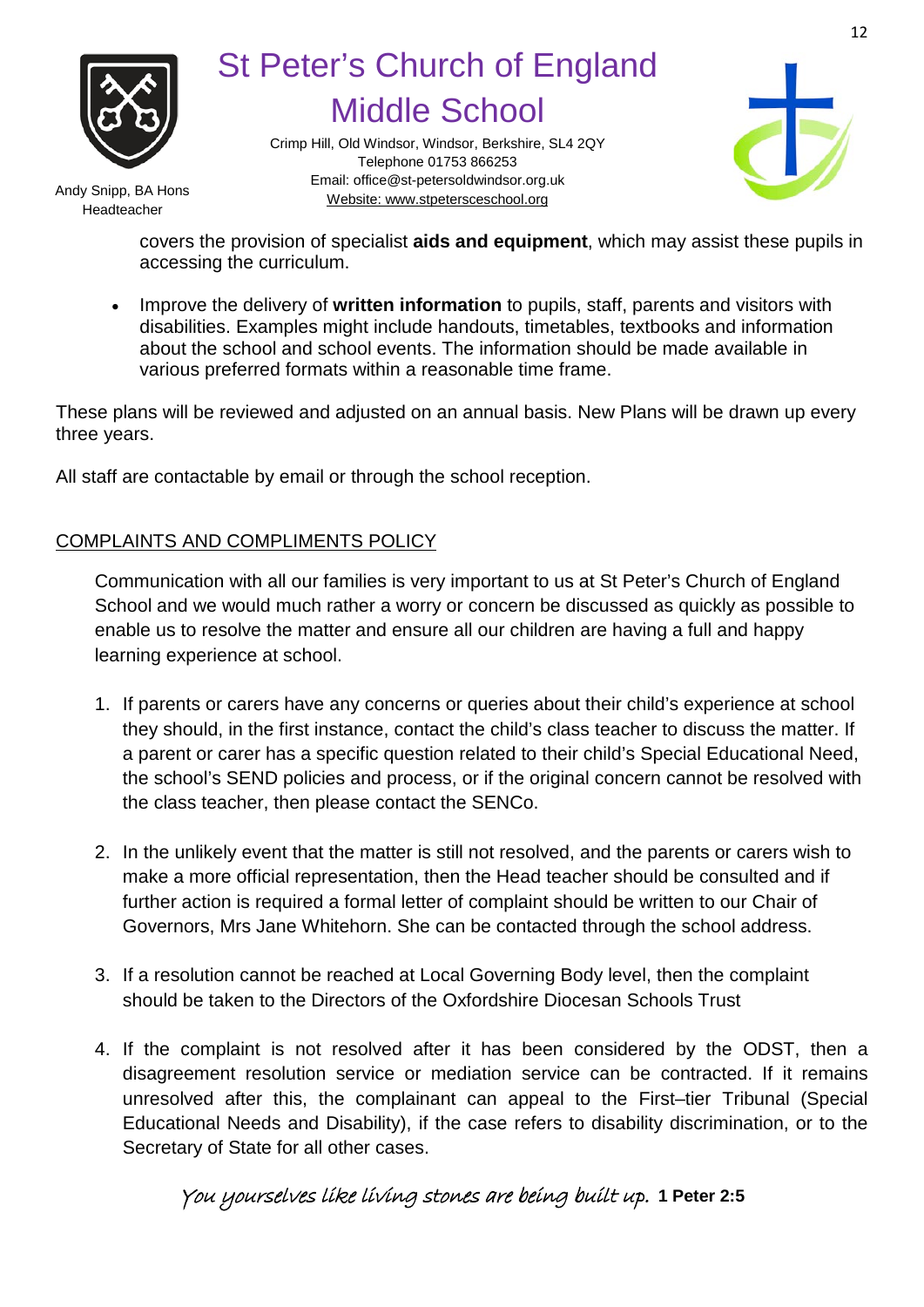

Crimp Hill, Old Windsor, Windsor, Berkshire, SL4 2QY Telephone 01753 866253 Email[: office@st-petersoldwindsor.org.uk](mailto:office@st-petersoldwindsor.org.uk) Andy Snipp, BA Hons<br>Website: www.stpetersceschool.org



Headteacher

All feedback about our provision is considered to be very important and, in addition to advice on how we can improve, we also welcome positive feedback about the things we are doing well. This can be shared with the class teacher, SENCo or Headteacher via letters or email and can be sent to the school office.

#### Promoting Positive Behaviour

#### **Behaviour in Curriculum and Learning**

We believe that an appropriately structured curriculum and effective teaching and learning contribute to positive behaviour. It follows that lessons should have clear objectives, be understood by the students and differentiated to meet the needs of all students. There will be regular opportunities within the curriculum to teach the skills for positive behaviour. It is essential to point out, however, that we expect very few students to be doing anything other than enjoying working well at school and receiving the rewards and benefits from our positive approach.

#### **Behaviour for Learning Expectations**

In order to achieve our principles and aims for positive behaviour for learning, all students must follow our Code of Conduct which forms part of the home school agreement.

#### **Code of Conduct**

I will:

- Follow the school rules;
- Treat other students and staff courteously and respectfully;
- Demonstrate kindness, helpfulness and forgiveness;
- Take responsibility for my own learning, completing all classwork and homework on time and to the best of my ability;
- Attend school regularly and arrive punctually;
- Bring all the equipment I need for learning every day;
- Be proud of my appearance and wear the school uniform;
- Be aware that when wearing school uniform, I represent the school and everything it stands for. Treat the schools and other people's property with respect and keep the school free from litter and graffiti;
- Use the internet and other technology safely;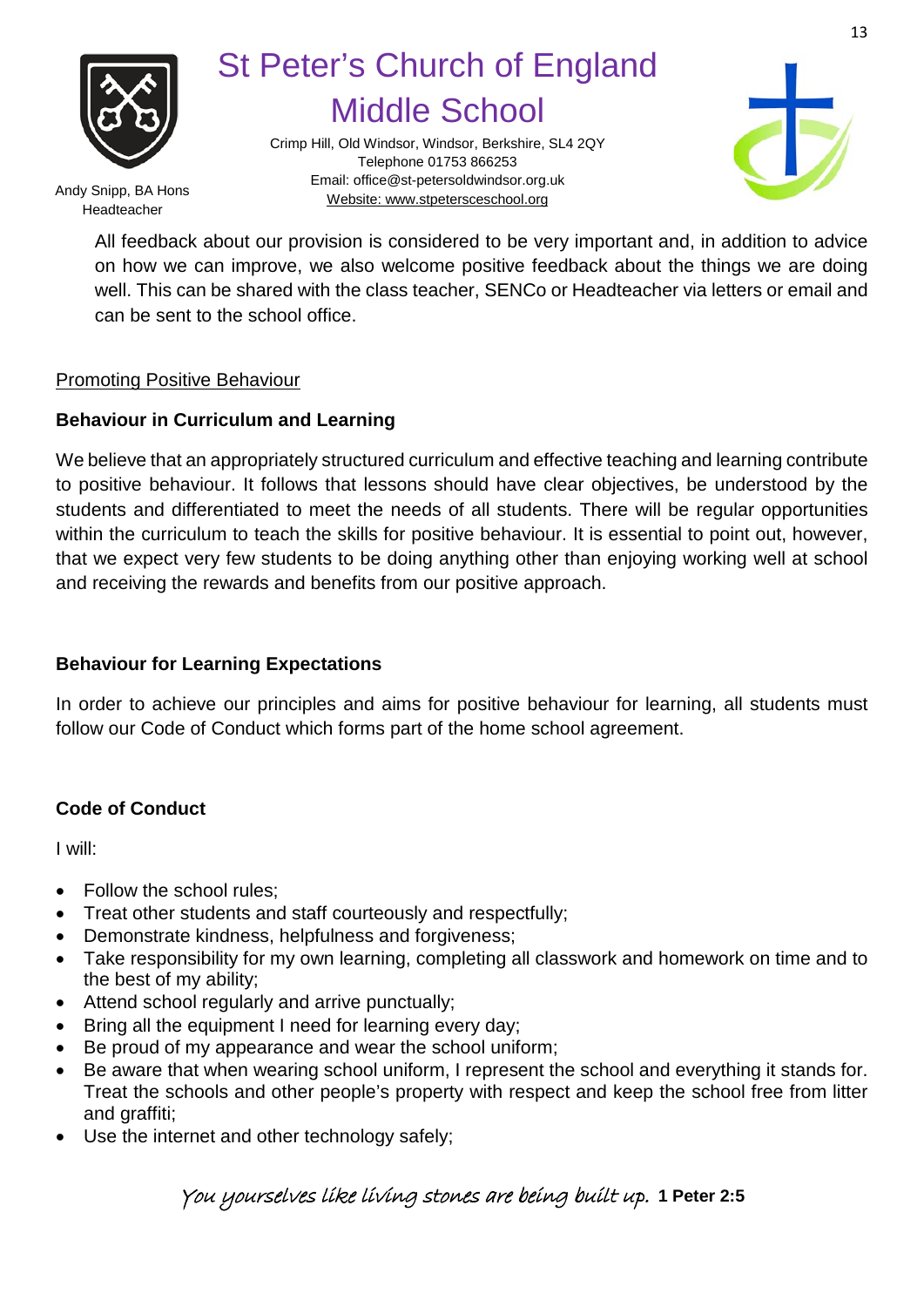

Crimp Hill, Old Windsor, Windsor, Berkshire, SL4 2QY Telephone 01753 866253 Email[: office@st-petersoldwindsor.org.uk](mailto:office@st-petersoldwindsor.org.uk) Andy Snipp, BA Hons<br>Website: www.stpetersceschool.org



Headteacher

#### **School Rules**

All staff are responsible for ensuring the school rules are followed, when they are not staff should follow the sanctions procedures detailed in appendix 2, remembering that a quiet, friendly word often quickly results in a change in behaviour.

#### **Expected Behaviour**

We want all of our students to reach their full potential and we expect our students to work with us to achieve this by behaving in a safe and responsible way; intimidation or humiliation either physically or verbally (name calling) or via the phone or internet is not accepted as this is bullying. Students are also expected to work in lessons without disruption or distraction so all those in the class can learn.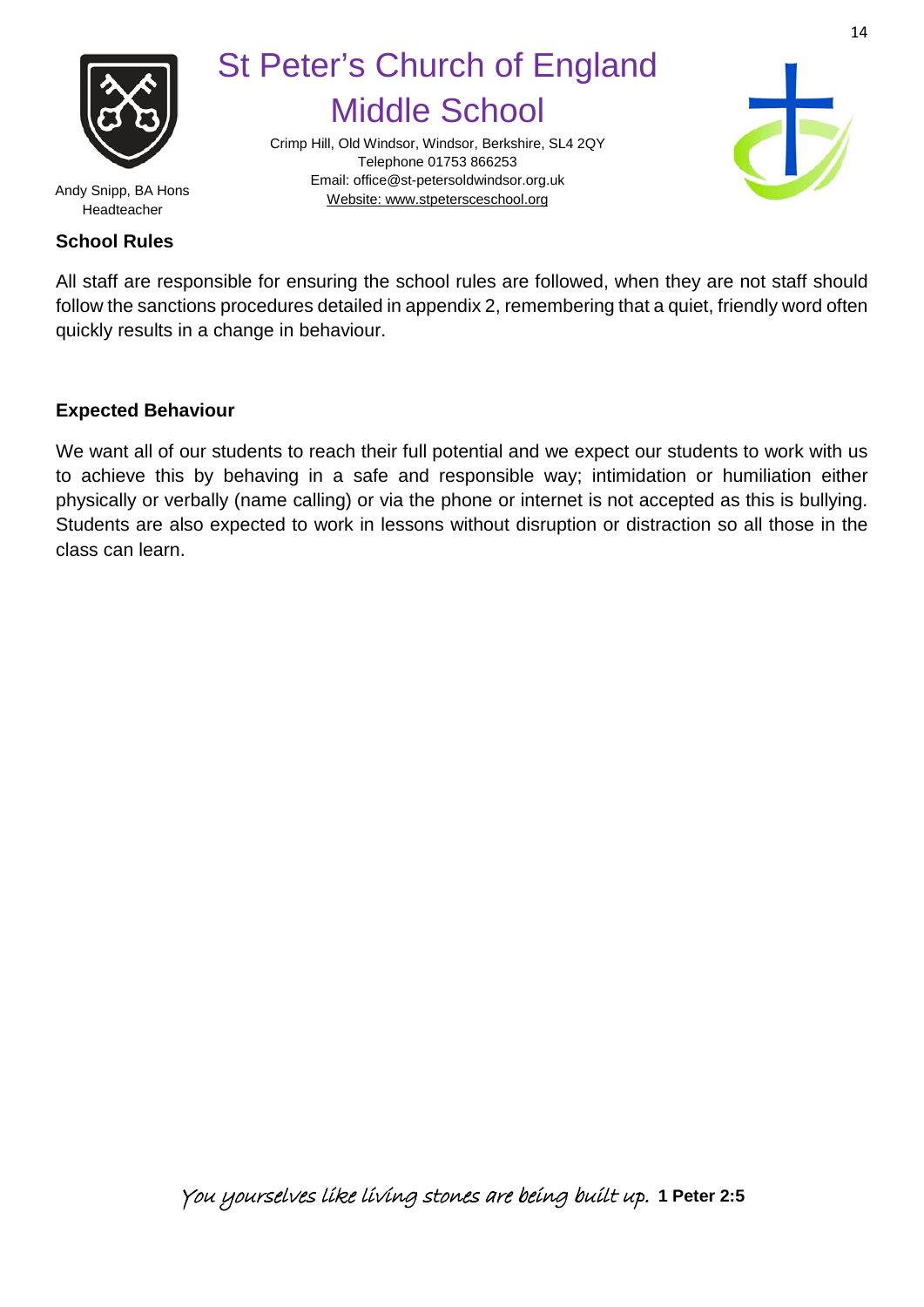

Headteacher

**APPENDIX**

### St Peter's Church of England Middle School

Crimp Hill, Old Windsor, Windsor, Berkshire, SL4 2QY Telephone 01753 866253 Email[: office@st-petersoldwindsor.org.uk](mailto:office@st-petersoldwindsor.org.uk) Andy Snipp, BA Hons<br>Website: www.stpetersceschool.org



### **St Peter's Church of England Middle School: Storage and Retention guidance**

| <b>Documents</b>    | <b>Data</b>   | <b>Statutory</b> | <b>Action at</b> | <b>Retention</b>  | <b>Action at the</b> |
|---------------------|---------------|------------------|------------------|-------------------|----------------------|
|                     | protection    | provisions       | the end of       | period            | end of the           |
|                     | <b>issues</b> |                  | the              |                   | administrative       |
|                     |               |                  | school           |                   | life of the          |
|                     |               |                  | year             |                   | record               |
| Photograph          | Y             | Ref              | Update if        | Current year $+3$ | Review at the        |
|                     |               | safeguarding     | necessary        | yrs               | end of 3 yrs         |
|                     |               | guidance         | and pass         |                   | and either           |
|                     |               |                  | on to next       |                   | allocate a           |
|                     |               |                  | $class - as$     |                   | further              |
|                     |               |                  | the child        |                   | retention            |
|                     |               |                  | leaves           |                   | period or            |
|                     |               |                  | pass to the      |                   | <b>SECURE</b>        |
|                     |               |                  | office           |                   | <b>DISPOSAL</b>      |
| Student personal    | Y             | Limitation       | Return           | Current year $+3$ | Review at the        |
| data sheet          |               | Act 1980         | class copy       | yrs               | end of 3 yrs         |
|                     |               |                  | to the           |                   | and either           |
|                     |               |                  | office for       |                   | allocate a           |
|                     |               |                  | secure           |                   | further              |
|                     |               |                  | disposal         |                   | retention            |
|                     |               |                  | and              |                   | period or            |
|                     |               |                  | update           |                   | <b>SECURE</b>        |
|                     |               |                  | with new         |                   | <b>DISPOSAL</b>      |
|                     |               |                  | information      |                   |                      |
|                     |               |                  | sheet in         |                   |                      |
|                     |               |                  | September        |                   |                      |
| Name and            | Y             |                  | Retained         | Current year $+3$ | Review at the        |
| contact details for |               |                  | securely         | yrs               | end of 3 yrs         |
| social worker if    |               |                  | by SENCo         |                   | and either           |
| one has been        |               |                  | and              |                   | allocate a           |
| assigned to the     |               |                  | Pastoral         |                   | further              |
| child               |               |                  | Leader           |                   | retention            |
|                     |               |                  |                  |                   | period or            |
|                     |               |                  |                  |                   | <b>SECURE</b>        |
|                     |               |                  |                  |                   | <b>DISPOSAL</b>      |
| Student pen         | Ÿ             | Limitation       | Update if        | Current year $+3$ | Review at the        |
| portrait            |               | Act 1980         | necessary        | yrs               | end of 3 yrs         |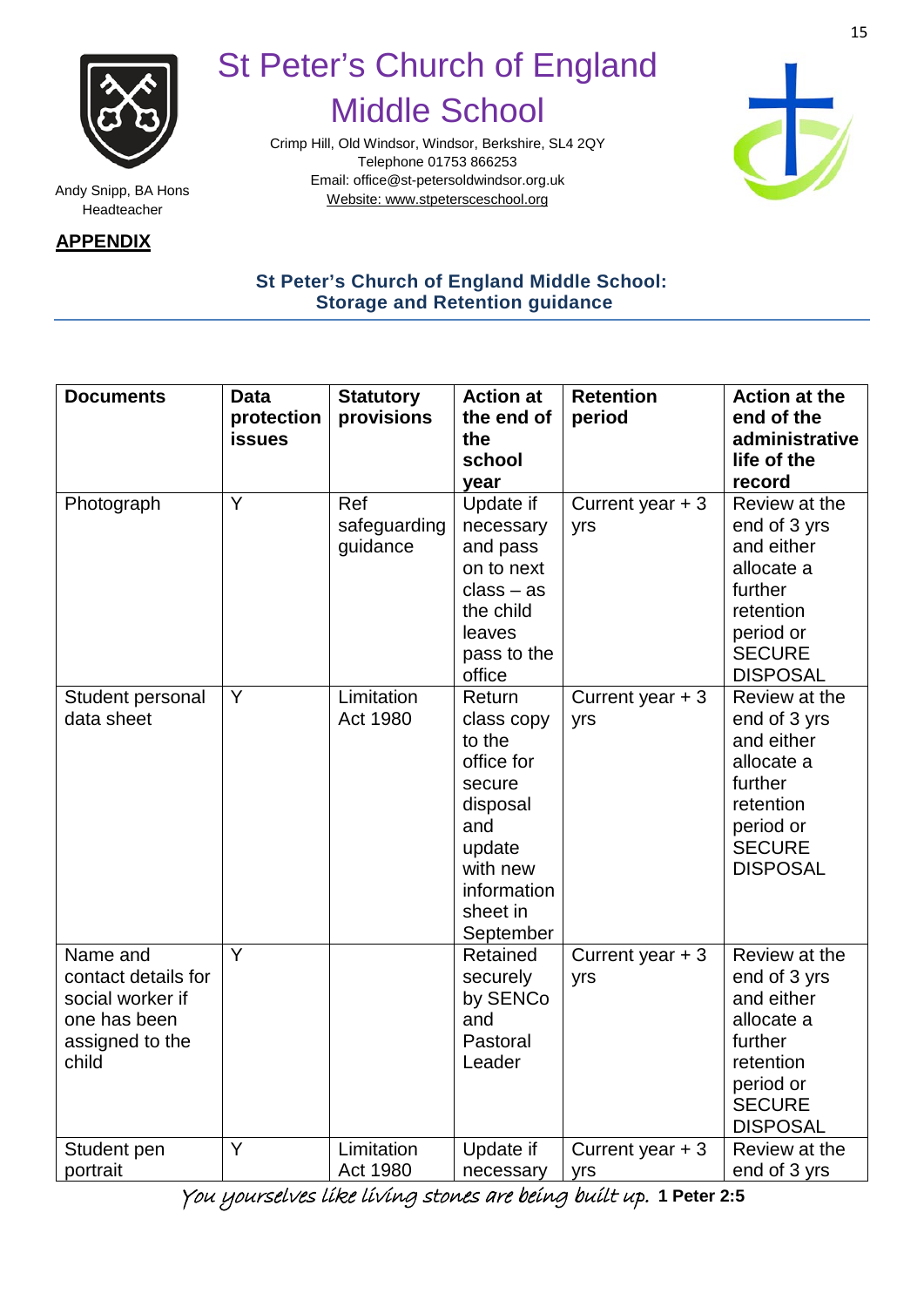

Crimp Hill, Old Windsor, Windsor, Berkshire, SL4 2QY Telephone 01753 866253 Email[: office@st-petersoldwindsor.org.uk](mailto:office@st-petersoldwindsor.org.uk) Andy Snipp, BA Hons<br>Website: www.stpetersceschool.org



Headteacher

|                                                                                                        |   |                        | and pass<br>on to next<br>$class - as$<br>the child<br>leaves<br>pass to the<br>office                                                                                                                                                                                                   |                                                                                                                                                                 | and either<br>allocate a<br>further<br>retention<br>period or<br><b>SECURE</b><br><b>DISPOSAL</b> |
|--------------------------------------------------------------------------------------------------------|---|------------------------|------------------------------------------------------------------------------------------------------------------------------------------------------------------------------------------------------------------------------------------------------------------------------------------|-----------------------------------------------------------------------------------------------------------------------------------------------------------------|---------------------------------------------------------------------------------------------------|
| General<br>information<br>relating to<br>pastoral care eg<br>details of respite;<br>after school clubs | Y | Limitation<br>Act 1980 | Updated<br>by<br>Pastoral<br>Leader-<br>as the<br>child<br>leaves<br>pass to the<br>office                                                                                                                                                                                               | If there has been<br>a major incident<br>DOB of the<br>student $+25$<br>years                                                                                   | Unless there<br>has been a<br>major incident<br><b>SECURE</b><br><b>DISPOSAL</b>                  |
| Parental<br>permission to<br>take<br>photographs;<br>permission for<br>school visits off<br>site etc   | Y |                        | <b>Unless</b><br>there has<br>been a<br>major<br>incident<br>these<br>should be<br>removed<br>from the<br>file and<br>returned to<br>the office<br>for secure<br>disposal.<br><b>New</b><br>requests<br>should be<br>sent out at<br>the<br>beginning<br>of the next<br>academic<br>year. | If there has been<br>a major incident<br>DOB of the<br>student $+25$<br>years<br><b>NB EVC</b><br>paperwork to be<br>retained from<br>date of visit +<br>14 yrs | Unless there<br>has been a<br>major incident<br><b>SECURE</b><br><b>DISPOSAL</b>                  |
| Letters from<br>parents/carers                                                                         | Y |                        | Return to<br>the office<br>for secure<br>disposal                                                                                                                                                                                                                                        | Current year + 1<br>yr                                                                                                                                          | <b>SECURE</b><br><b>DISPOSAL</b>                                                                  |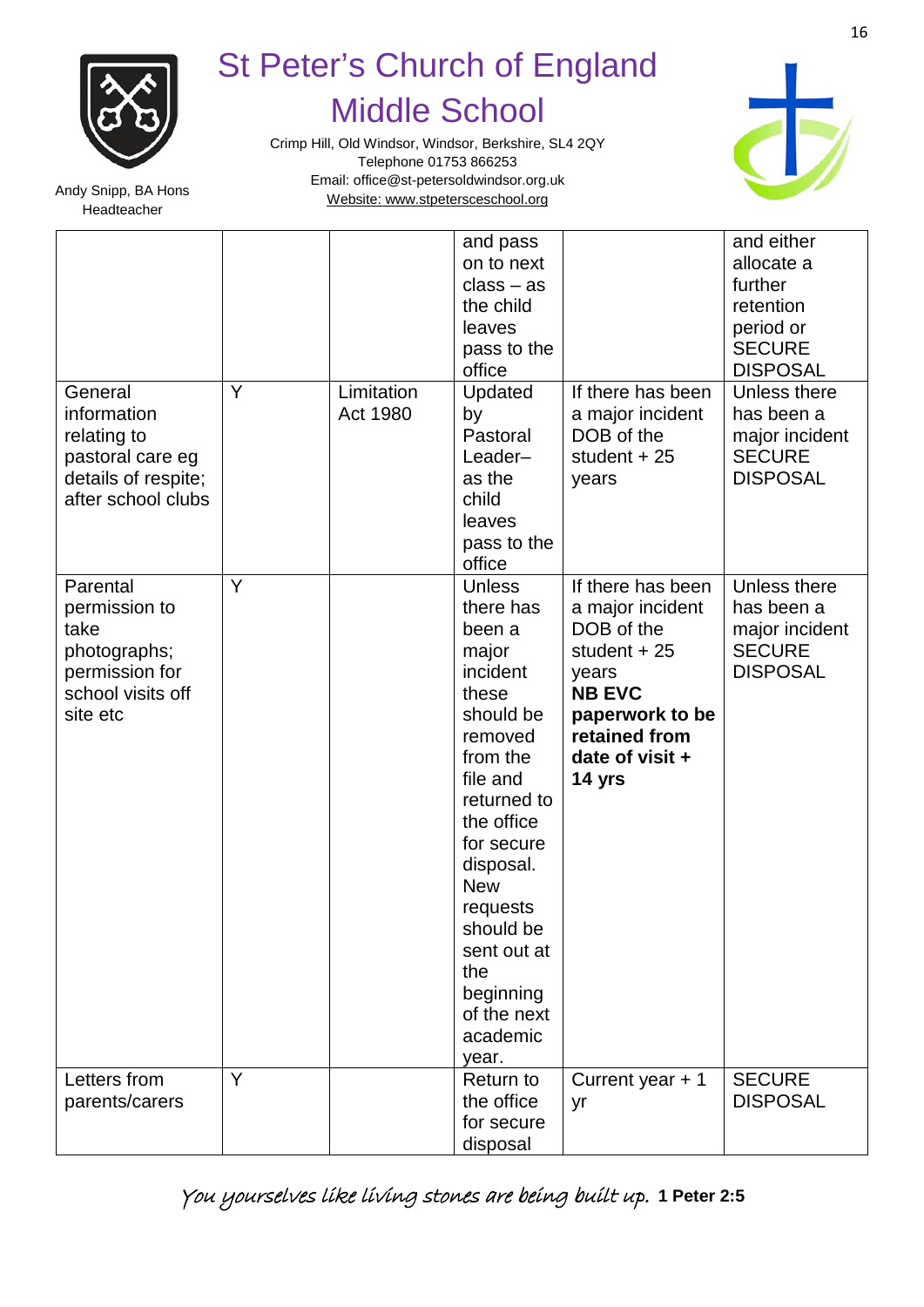

Crimp Hill, Old Windsor, Windsor, Berkshire, SL4 2QY Telephone 01753 866253 Email[: office@st-petersoldwindsor.org.uk](mailto:office@st-petersoldwindsor.org.uk) Andy Snipp, BA Hons<br>Website: www.stpetersceschool.org



Headteacher

| Requests for<br>absence - copies<br>of letters and<br>permission forms<br>(originals kept in<br>the office)                                          | $\mathsf{N}$ | Return to<br>the office                                                                                          | Date of absence<br>$+2$ yrs                                                                                                                                                                                                        | <b>SECURE</b><br><b>DISPOSAL</b> |
|------------------------------------------------------------------------------------------------------------------------------------------------------|--------------|------------------------------------------------------------------------------------------------------------------|------------------------------------------------------------------------------------------------------------------------------------------------------------------------------------------------------------------------------------|----------------------------------|
| Information on<br>medical needs -<br>drugs regime;<br>protocols;<br>emergency<br>procedures                                                          |              | Update if<br>necessary<br>and pass<br>on to next<br>$class - as$<br>the child<br>leaves<br>pass to the<br>office | $DOB + 25yrs$<br>(this is the<br>minimum<br>requirement and<br>the Academy<br>may decide to<br>increase this<br>length of<br>retention to<br>defend itself<br>against a "failure"<br>to provide a<br>sufficient<br>education case" | <b>SECURE</b><br><b>DISPOSAL</b> |
| Communication<br>advice -<br>passports;<br>speech and<br>language<br>programmes;<br>Physiotherapy/OT<br>/ other therapy<br>programmes and<br>reports |              | Retained<br>securely<br>by the<br><b>SENCo</b>                                                                   | $DOB + 25yrs$<br>(this is the<br>minimum<br>requirement and<br>the Academy<br>may decide to<br>increase this<br>length of<br>retention to<br>defend itself<br>against a "failure"<br>to provide a<br>sufficient<br>education case" | <b>SECURE</b><br><b>DISPOSAL</b> |
| <b>Behaviour</b><br>management<br>plans and<br>protocols                                                                                             |              | Update if<br>necessary<br>and pass<br>on to next<br>$class - as$<br>the child<br>leaves<br>pass to the<br>office | $DOB + 25yrs$<br>(this is the<br>minimum<br>requirement and<br>the Academy<br>may decide to<br>increase this<br>length of<br>retention to<br>defend itself                                                                         | <b>SECURE</b><br><b>DISPOSAL</b> |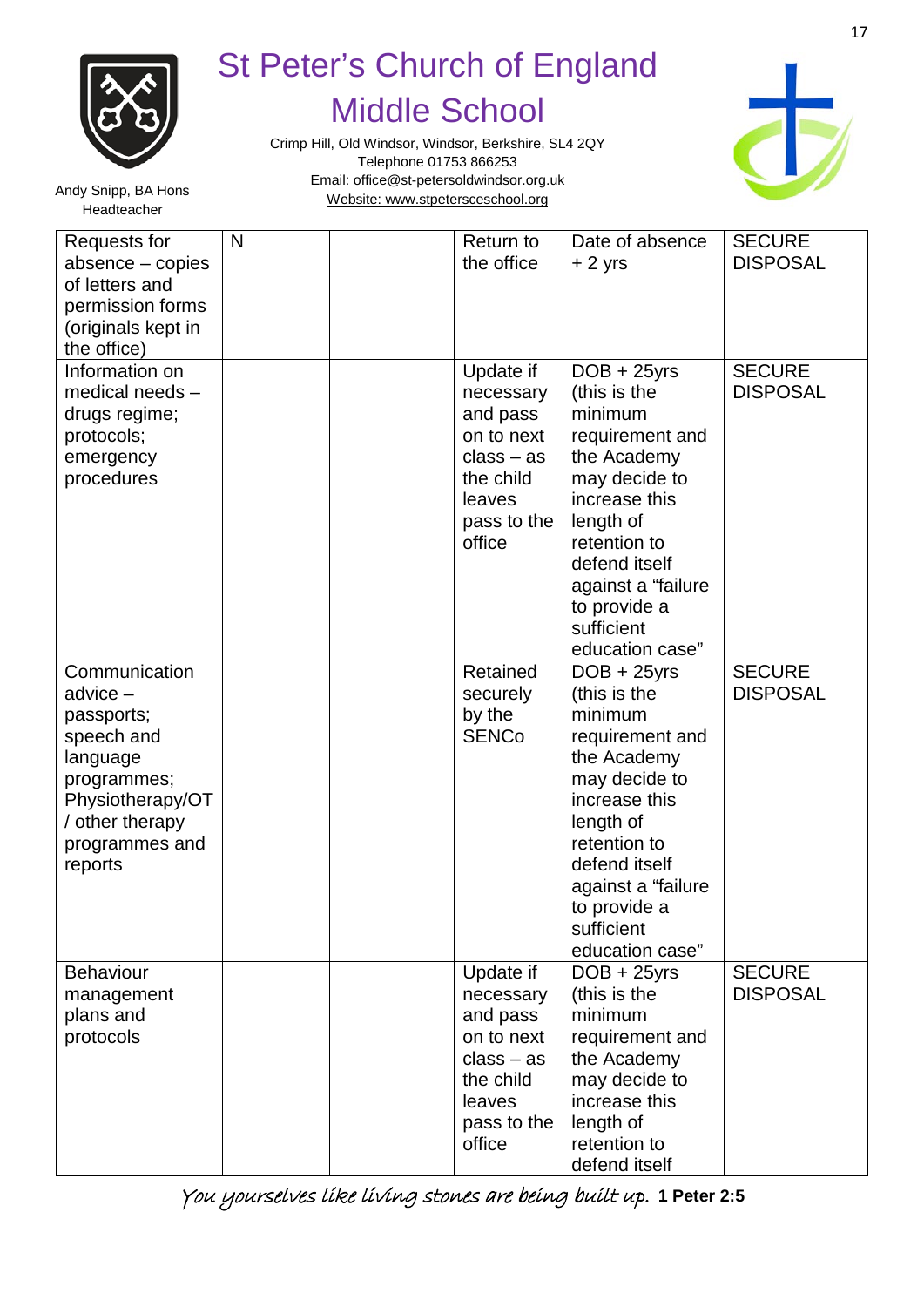

Crimp Hill, Old Windsor, Windsor, Berkshire, SL4 2QY Telephone 01753 866253 Email[: office@st-petersoldwindsor.org.uk](mailto:office@st-petersoldwindsor.org.uk) Andy Snipp, BA Hons<br>Website: www.stpetersceschool.org



Headteacher

| Information from<br>Multi disciplinary<br>assessments<br>TAC/TAF<br>information and<br>reports | Retained<br>securely<br>by the<br>Pastoral<br>Leader | against a "failure"<br>to provide a<br>sufficient<br>education case"<br>$DOB + 25yrs$<br>(this is the<br>minimum<br>requirement and<br>the Academy<br>may decide to<br>increase this<br>length of<br>retention to<br>defend itself<br>against a "failure<br>to provide a<br>sufficient<br>education case" | <b>SECURE</b><br><b>DISPOSAL</b> |
|------------------------------------------------------------------------------------------------|------------------------------------------------------|-----------------------------------------------------------------------------------------------------------------------------------------------------------------------------------------------------------------------------------------------------------------------------------------------------------|----------------------------------|
| Letters, reports<br>from paediatrician<br>/GP                                                  | Retained<br>securely<br>by the<br><b>SENCo</b>       | $DOB + 25yrs$<br>(this is the<br>minimum<br>requirement and<br>the Academy<br>may decide to<br>increase this<br>length of<br>retention to<br>defend itself<br>against a "failure<br>to provide a<br>sufficient<br>education case"                                                                         | <b>SECURE</b><br><b>DISPOSAL</b> |
| Statement of<br><b>Educational Need</b><br>/ EHC plans /<br>reports                            | Retained<br>securely<br>by the<br><b>SENCo</b>       | $DOB + 25yrs$<br>(this is the<br>minimum<br>requirement and<br>the Academy<br>may decide to                                                                                                                                                                                                               | <b>SECURE</b><br><b>DISPOSAL</b> |